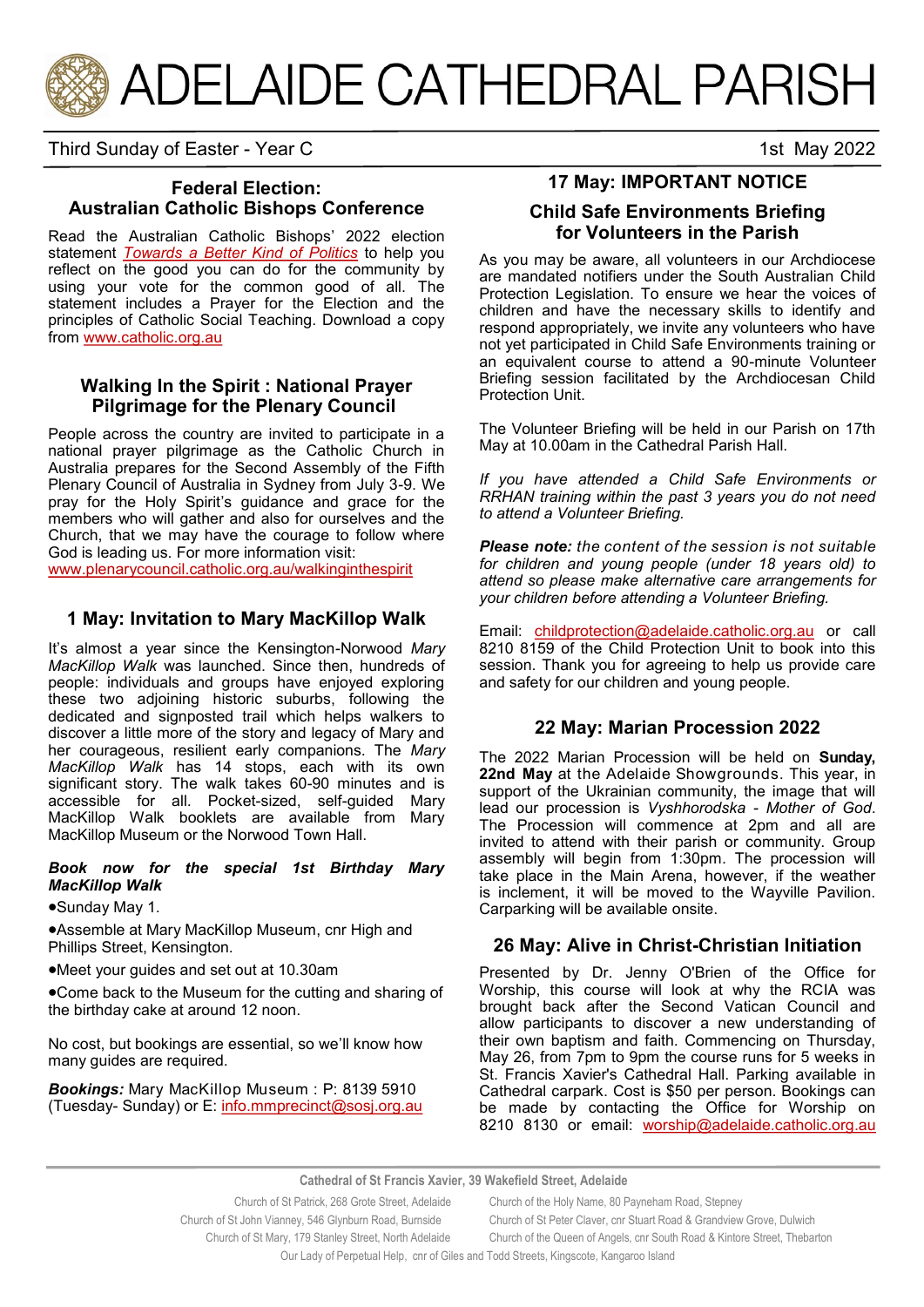# **ADELAIDE CATHEDRAL PARISH**

**Administrator Fr. Anthoni Adimai SdM Assistant Administrator** Fr. Peter Rozitis

**Archbishop of Adelaide Archbishop Patrick O'Regan Latin Mass Chaplain** Fr. Michael McCaffrey, FSSP

**Parish Office** (across the lawn from the Cathedral) Mon to Fri: 9.30am–4.30pm • 8210 8155 39 Wakefield St (corner of Wakefield and King William St) Adelaide SA 5000.

Mailing: GPO BOX 1364, Adelaide SA 5001. acp@adelaide.catholic.org.au • www.adelcathparish.org

Parish newsletter: www.adelcathparish.org/news-events/ weekly-newsletters.

| <b>Aboriginal Catholic Ministry</b> |           |
|-------------------------------------|-----------|
| <b>Otherway Centre</b>              | 8362 3185 |
| <b>Cathedral Parish Music</b>       | 82108128  |

**Any emergency requiring a priest**• 0417 080 955 **Pastoral Care:** Visitation and Communion can be arranged for parishioners who are ill. Please call the Office: 8210 8155.

#### **Normal Mass Timings**

REFER TO PARISH WEBSITE FOR HOLY WEEK SCHEDULE

#### *St. Francis Xavier Cathedral, Adelaide*

| <b>Sunday Masses</b>                   | Sat:6pm(Viqil)<br><b>Sun: 7am. 9am. 11am.</b><br>2.30pm (African), 6pm      |  |
|----------------------------------------|-----------------------------------------------------------------------------|--|
| <b>Weekday Masses</b>                  | <b>Mon - Fri</b> : 8am, 12.10pm & 5.45pm<br><b>Sat: 8am, 11.30am</b>        |  |
| <b>Public Holidays</b>                 | 8am ONLY at the Cathedral.                                                  |  |
| <b>Confessions</b>                     | <b>Mon, Wed, Fri: 11-12 noon, 5-5.30pm</b><br>Sat: 12 noon-1pm, 4.30-5.30pm |  |
| <b>Holy Hour</b>                       | <b>Tues: 6.30pm, Fri: 11am</b>                                              |  |
| <b>St Mary's, Lower North Adelaide</b> |                                                                             |  |

**Tues and Fri**: 8am **Sun**: 9.30am

*Queen of Angels, Thebarton*

**Wed:** 8.30am **Sat: Confessions:** 5.45pm | **Vigil**: 6pm **Sun**: 9.30am

*St John Vianney, Burnside* **Tues and Thu**: **Mass**: 9am | **Confessions**: 9.30am **Sun**: 9am

*St Peter Claver, Dulwich* **Wed**: 9am, **Fri**: 11am **Confessions:** 11.30am **Sat: Confessions:** 5.30pm | **Vigil:** 6pm **Sun**: 11am

*Holy Name, Stepney* **Sun:** 11am

*St. Patrick, Grote Street, Adelaide* **Sun:** 10.30am (Croatian) 4.00pm (Portuguese) ONLY 1st and 3rd Sunday

*Our Lady of Perpetual Help, Kangaroo Island* Sun: **Confessions:** 9:00 am | **Mass**: 9.30 am

**Please contact the Parish Office for Baptism & Wedding bookings.**

# **WORSHIP:**

**Entrance Antiphon:** Cry out with joy to God, all the Earth; O sing to the glory of his name. O render him glorious praise, Alleluia.

**First Reading:** Acts 5:27-32,40-41.

**Responsorial Psalm:** I will praise you, Lord, for you have rescued me.

**Second Reading**: Revelation 5:11-14.

**Gospel Acclamation:** Alleluia, alleluia! Christ is risen, the Lord of all creation; he has shown pity on all people. Alleluia!

**Gospel:** John 21:1-19.

**Universal Prayer Response**: Christ, graciously hear us.

**Communion Antiphon:** Jesus said to his disciples: Come and eat. And he took bread and gave it to them, Alleluia.

#### **\*\*\*\*\*\*\*\*\*\*\*\*\*\*\*\*\*\*\*\*\*\*\***

**Next week:** 4th Sunday of Easter. **First Reading:** Acts 13:14, 43-52. **Second Reading:** Revelation 7:9, 14-17. **Gospel:** John 10:27-30.

#### **\*\*\*\*\*\*\*\*\*\*\*\*\*\*\*\*\*\*\*\*\*\*\***

# **Liturgies & Activities (2nd-8th May)**

**Mon** St. Athanasius. **Tue** St. Philip and St. James, Apostles. **Sun** Fourth Sunday of Easter.

# **Prayer Requests**

*Recently Deceased:* Francis Larry

*Deceased Anniversaries:* 

**Cathedral:** John & Jan Conley, Lourda Abraham, Lilia Velasco, Filomena Maiese, Blandina Cotejar, Walenty Zawadzki and Soni Shahani.

**Queen of Angels:** Angelo Murari and Anna Marafioti.

**Holy Name:** Luigi Ionni.

**St. Marys:** John Geoffrey Green, Wally Juttner and Jack Porter.

**St. John Vianney/St. Peter Claver:** John Sabine, John Rochette, Patricia Sampson, Marjorie Cooke, Nell & Doug Dollman. Desma & Wilma Semmler, Maureen and John.

# **Prayers Requests for the Sick**

Bruce Palmer, Ester Mendoza, Jacob Dylan, Anton Sylvester, Antonio Romeo, Charles Dias, Lydia, Emily Swan, Angelina Musico, Lydia D'souza, Teresita Agravante, Amy Lopez, Anna Fiocco, Julie Nelson, Elijah Oleta, Paul Nowak, Stefano Scambiatterra, Agnes Sobida Liat, Bebut & Stella Alquizola and Richard Murphy.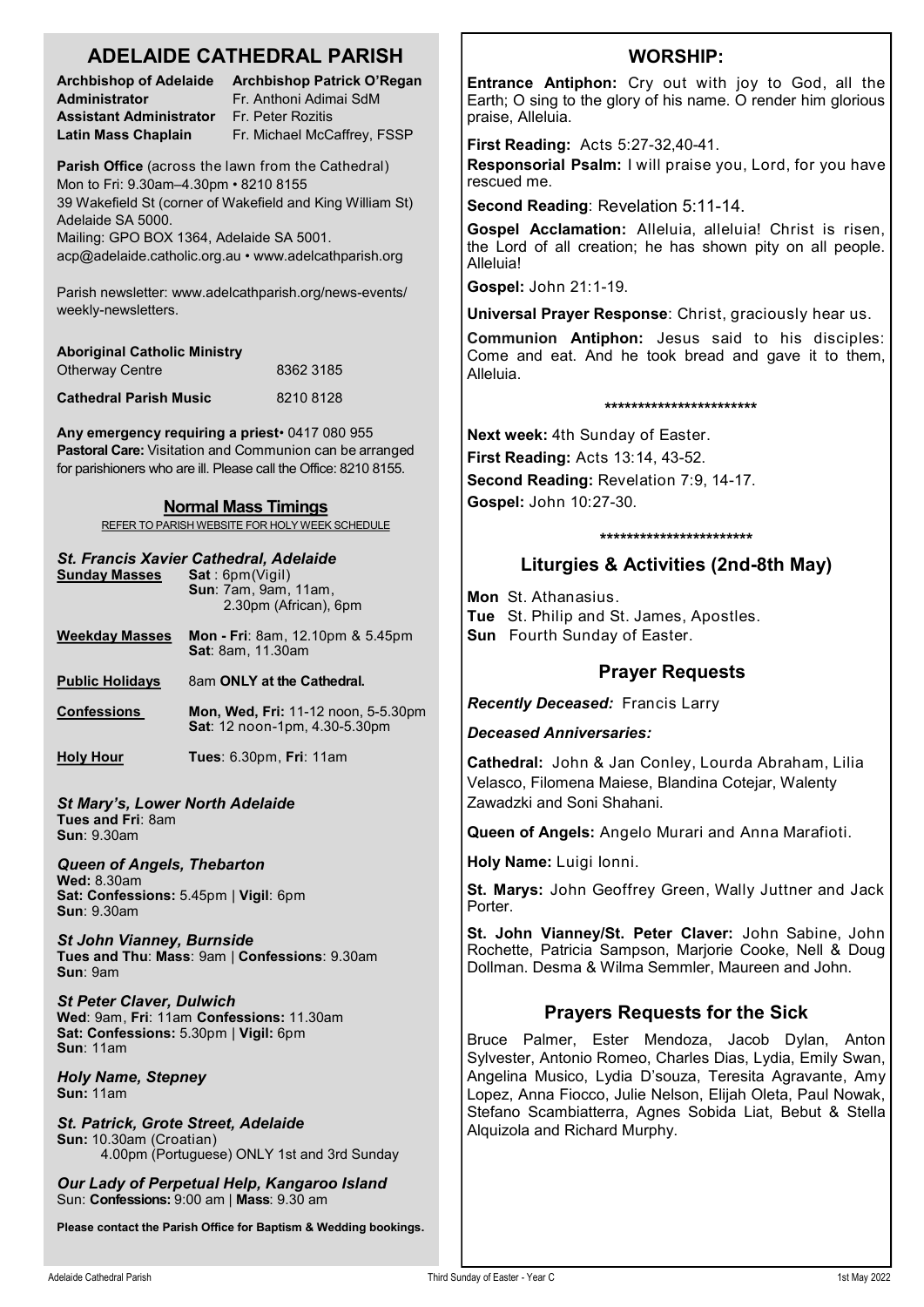# **28 Apr: Knitting Recommences at Dulwich**

Following our usual summer break, the first meeting of the Knitting Group for 2022 commenced on 28th April in the Hall at Stuart Road, Dulwich, across the road from St. Peter Claver's Church at 10.30 am. All parishioners and friends are welcome. There have been a number of enquiries over the last two months about our start date, as those who attend find it an enjoyable and relaxing day. Stay, knit and have morning tea or call in for a chat. If you wish, bring a light lunch and stay longer. If you have spare balls of 8 ply wool, we would appreciate your donation to help our knitters. We knit or crochet 25cm squares to make into rugs for local people in need. We need help to join squares into rugs, if that would be a better match for your skills. Further dates for the year are the  $4<sup>th</sup>$  Thursdays of the month - 26 May, 23 June, 28 July, 25 August, 22 September. For further information, contact Cheryl (0417 015 338) or Julie (0468 636 190).

## **7 May: Retreat Morning at The Monastery 'Moving to the Light'**

Join us for our second Retreat Morning with Fr. Denis on May 7, 9:30am – 12:30pm (registration and coffee from 9am). Contact the Monastery office on P: 8338 8700 or Email:[conference@themonastery.net.au](mailto:conference@themonastery.net.au) to book as numbers are limited. Suggested donation \$20.

#### **7/8 May: St. Vincent de Paul Winter Appeal Special Collection in the Parish**

The Winter Appeal Collection for St. Vincent de Paul will take place on 7th/8th May in all churches of our Parish. The focus of this year's appeal is Domestic violence. We are seeking your generosity to give more women and children the chance to escape domestic violence. Much help is needed to assist women and children to start again and prevent them remaining in unsafe homes or spending nights on the streets. We thank all parishioners for their continued generosity.

#### **14 May: Three Aspects of Divine Human Encounter**

The World Community for Christian Meditation South Australia invites you to 'A Silent Retreat Day, *Three aspects of divine-human encounter' on* Saturday, May 14 at St Ignatius Hall, Queen St. Norwood. The day will be led by Fr Michael Trainor and Josie Cirocco. Cost \$25. BYO lunch and also a mug or cup. For further information, go to tinyurl.com/3k4mze95.

#### **15 May: Lefevre Catholic Parish Semaphore Humiliation & Growth With St Francis De Sales**

You are invited to attend the 'Humiliation and Growth with St Francis De Sales – Adult Formation Session' on Sunday 15 May, 2022 from 4pm – 5pm at the Parish meeting rooms next to Sacred Heart Church,<br>253 Military Road, Semaphore, Enguiries to 253 Military Road, Semaphore. Enquiries to Fr Roderick O'Brien on P: 8449 6378. A certificate of attendance is available for professional development. Please register with Fr. Roderick O'Brien before the event, or on the day.

#### **15 May: Military and Hospitaller Order of St. Lazarus of Jerusalem Commemoration Mass**

The Military and Hospitaller Order of St Lazarus of Jerusalem will be in attendance at the 11am Mass at the St Francis Xavier Catheral on 15th May. More details to follow next week. All are welcome to attend.

## **16 – 24 May: Laudato Si' Week Australia**

"A celebration of Pope Francis' encyclical Laudato Si' and a call to action for Catholics around the world." Bishop Vincent Long Van Nguyen OFM Conv of Parramatta, Chair of the Bishops Commission for Social Justice, Mission and Service, has provided a message for Laudato Si' Week 2022. Check https://bit.ly/3vQ92EO for the message and resources.

### **19 May: Joan Chittister Seminar**

#### **"Beware when the Great God Lets Loose a Thinker on the Planet" - Sr Joan Chittister OSB.**

Renown speaker on justice, peace, equality, women and contemporary spirituality at Adelaide Town Hall, at 7pm Thursday, 19th May 2022. Tickets \$25 at Ticketek.com.au or visit the agency at Entertainment Centre, Hindmarsh or Rundle Mall. More information at: [www.joanchittister.org](Joan%20Chittister%20Seminar)

## **Caritas Australia Appeals**

Our long-standing partner, Caritas Ukraine, is on the ground providing shelter, food, clean water, medicine and psychological support to the people of Ukraine. **Donate now to help the people of Ukraine at**  [www.caritas.org.au/ukraine](https://aus01.safelinks.protection.outlook.com/?url=http%3A%2F%2Fwww.caritas.org.au%2Fukraine&data=04%7C01%7CCco-Reception%40adelaide.catholic.org.au%7Cfc58bf7f33d340f2ee9b08da07b447d1%7Cfe51d108d61d407cbcaaaab5af82a7ac%7C1%7C0%7C637830768121954887%7CUnknown%) **or call 1800 024 413 toll free.** Keep up to date on how Caritas agencies are responding to this crisis: [www.caritas.org.au/ukraine](https://aus01.safelinks.protection.outlook.com/?url=http%3A%2F%2Fwww.caritas.org.au%2Fukraine-news&data=04%7C01%7CCco-Reception%40adelaide.catholic.org.au%7Cfc58bf7f33d340f2ee9b08da07b447d1%7Cfe51d108d61d407cbcaaaab5af82a7ac%7C1%7C0%7C637830768121954887%7CUnk)[news](https://aus01.safelinks.protection.outlook.com/?url=http%3A%2F%2Fwww.caritas.org.au%2Fukraine-news&data=04%7C01%7CCco-Reception%40adelaide.catholic.org.au%7Cfc58bf7f33d340f2ee9b08da07b447d1%7Cfe51d108d61d407cbcaaaab5af82a7ac%7C1%7C0%7C637830768121954887%7CUnk)



Father Charles Lukati IS ON THE RUN AGAIN, using his God-given passion to join with **Caritas Australia** to raise funds for the vulnerable and those in crises. On Sunday, May 15 Fr Charles will participate in the **SALISBURY RUN** Half Marathon (21.1KM)! Let's support Fr. Charles to help support remote and vulnerable communities and those experiencing crises like the one unfolding in Ukraine, and shine a light on the vulnerable people across the world who face conflict, natural disasters, drought and political upheaval each and every day, who rely on the support of communities like ours! Use the QR CODE above or use the link below donate and support his RUN for this worthy cause: https://bit.ly/3iPMHkM

#### **Call for Altar Servers**

The Cathedral is currently conducting a recruitment drive for those interested to become altar servers. All<br>are welcome, no experience required and welcome, no experience required and arrangements are flexible to suit your availability. Those interested please contact the parish office on 82108155 or acp@adelaide.catholic.org.au .Thank you.